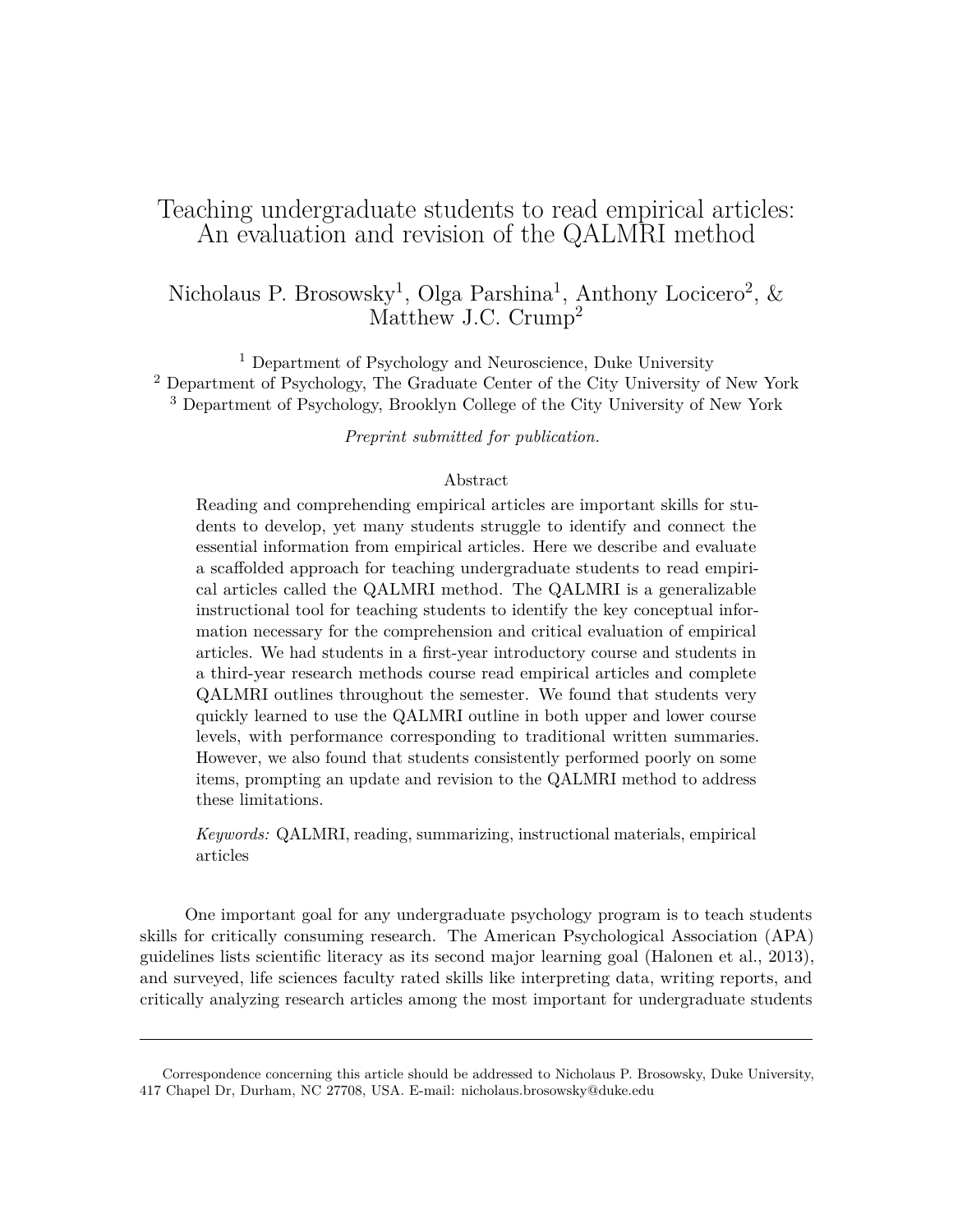to learn (Coil, Wenderoth, Cunningham, & Dirks, 2010). In support of these goals many psychology instructors incorporate primary source readings into their curriculum; for example, Oldenburg (2005) estimated that 70% of liberal arts college instructors assigned primary source readings. And although more prevalent in upper level courses, 46% of introductory psychology instructors assigned primary source readings (Oldenburg, 2005).

*Table 1: An outline of the QALMRI method*

| Questions           | What was the broad question being asked by this research project?<br>What was the specific question being asked by this research project? |
|---------------------|-------------------------------------------------------------------------------------------------------------------------------------------|
| <b>Alternatives</b> | What was the author's hypothesis?<br>What were the alternative hypotheses?                                                                |
| Logic               | What was the logic of the hypothesis?<br>i.e., if the hypothesis was true, what should we expect to happen?                               |
| Methods             | What were the methods?                                                                                                                    |
| Results             | What were the important results?                                                                                                          |
| Inferences          | What inferences about the questions and hypotheses can be<br>made base on the results?                                                    |

*Adapted from Kosslyn and Rosenberg (2003); See also Brosowsky and Parshina (2017) for a more detailed description and additional instructional materials*

Primary source readings may not typically be introduced with the purpose of teaching students how to read primary sources. Instead, primary source readings, like empirical articles, are incorporated into the curriculum as a tool to help students learn related course content by way of demonstration and/or elaboration. For example, primary source reading has been used to demonstrate basic statistical and methodological principles (Christopher & Walter, 2006; Pennington, 1992; Ware, Badura, & Davis, 2002), demonstrate writing strategies (Price, 1990; Ware et al., 2002), to spark classroom discussions about course content (Suter & Frank, 1986), promote critical thinking (Chamberlain & Burrough, 1985), help motivate student engagement with course content (Carkenord, 1994), and as a tool to assess student learning and performance (Bachiochi et al., 2011). Although these learning goals do not explicitly include reading and comprehension, it is of course necessary and begs the question: how do students learn to read empirical articles in the first place?

If empirical articles are to be a useful pedagogical tool for learning other course content, students must have the basic skills required to read those articles. Moreover, becoming a critical consumer of the scientific literature is an important step in transitioning from post-secondary education into the scientific community–in and of itself an important goal. Yet there has been considerably less focus on teaching students how to read and critically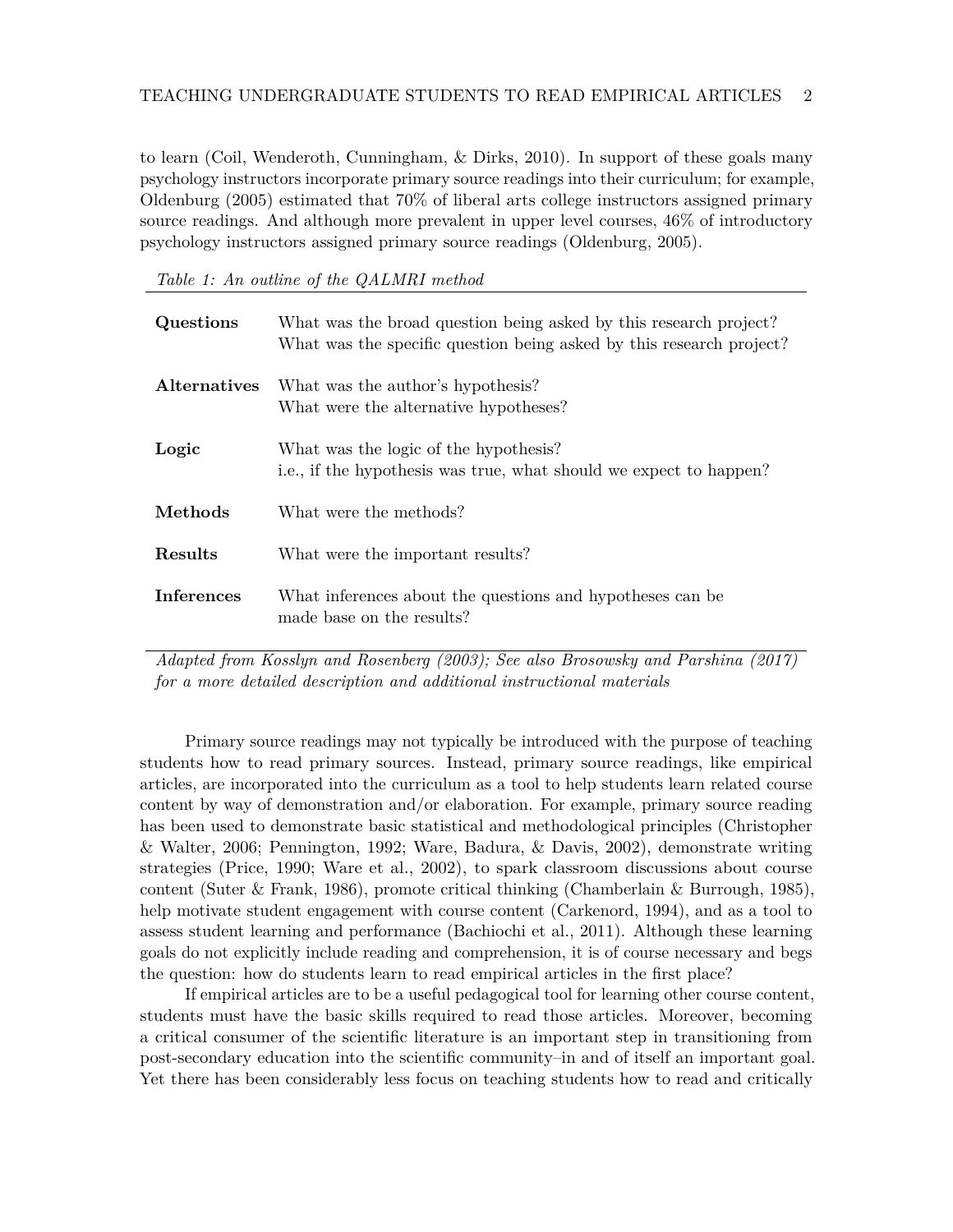evaluate empirical articles (e.g., Kershaw, Lippman, & Fugate, 2018; Sego & Stuart, 2016). In the current study, we evaluated a scaffolded approach for reading and summarizing empirical articles known as the "QALMRI" method in both lower- (first-year introductory course; study 1) and upper-level (third-year methods course; study 2) psychology courses.

#### **Reading empirical articles**

Empirical articles can be more challenging than other reading materials, like textbooks, commonly encountered by undergraduate students. Generally speaking, textbooks are written for students and empirical articles are written for other experts. As a result, textbooks often provide a great deal of guidance for the reader by exploiting text structures and signaling techniques to highlight important information (Kardash & Noel, 2000; Sanchez, Lorch, & Lorch, 2001; Varnhagen & Digdon, 2002); however, empirical articles often contain unfamiliar terms and explanatory and argumentative text structures written without non-experts in mind (e.g., Britt, Richter, & Rouet, 2014). Writing style may also inspire reading style. For example, textbooks that express content as accessible units of facts may inspire a rote approach to the content, where students assume their task is to memorize details of the well-written paragraphs. By contrast, empirical articles contain persuasive arguments (Gillen, 2006; Suppe, 1998) with data and references to convince the reader of some claim (Latour, 1987; Van Lacum, Ossevoort, & Goedhart, 2014); and, although reading argumentative prose might inspire students to the task of critically evaluating the basis for claims in the article, they might also inappropriately persist in applying reading strategies like rote-memorization that were previously useful for textbook readings.

Because students are engaging with materials intended for an expert audience, they often find common assignments like summarizing an empirical article (e.g., Anisfeld, 1987; Gillen, 2006; Karcher, 2001; Levine, 2001; Suter & Frank, 1986) to be quite challenging (e.g., Day, 1986; Taylor, 1983). Students struggle identifying and understanding key components of empirical articles. For instance, they can have difficulty understanding the motivation and argument structure presented in an Introduction (Newell, Beach, Smith, & VanDerHeide, 2011; Van Lacum et al., 2014; Van Lacum, Ossevoort, Buikema, & Goedhart, 2012), the concepts of experimental design in the methods (Zieffler & Garfield, 2009), and the statistical concepts found in the results (Dasgupta, Anderson, & Pelaez, 2014).

In short, reading empirical articles poses a unique challenge for undergraduate students. Two aspects relevant to the current study are worth highlighting: First, students must be able to find and identify important conceptual information that may or may not be explicitly stated. For example, the author may or may not explicitly state their hypotheses, yet the reader should be able to discern the author's hypothesis from the introduction of the study. Second, students must be able to understand the logical connections between important ideas, both within the context of the individual research article and in the broader context of experimental design and the scientific literature. Students should, for example, be able to identify the author's research question, the logic of how the experimental design can address that question, and how the author's conclusions relate to both.

Scaffolded learning, drawing on the metaphor of scaffolding in building construction, describes how students can perform more complex tasks than they would otherwise be capable with the help and guidance of someone more knowledgeable (Wood, Bruner, & Ross, 1976). Scaffolded approaches can make learning more tractable for students by changing the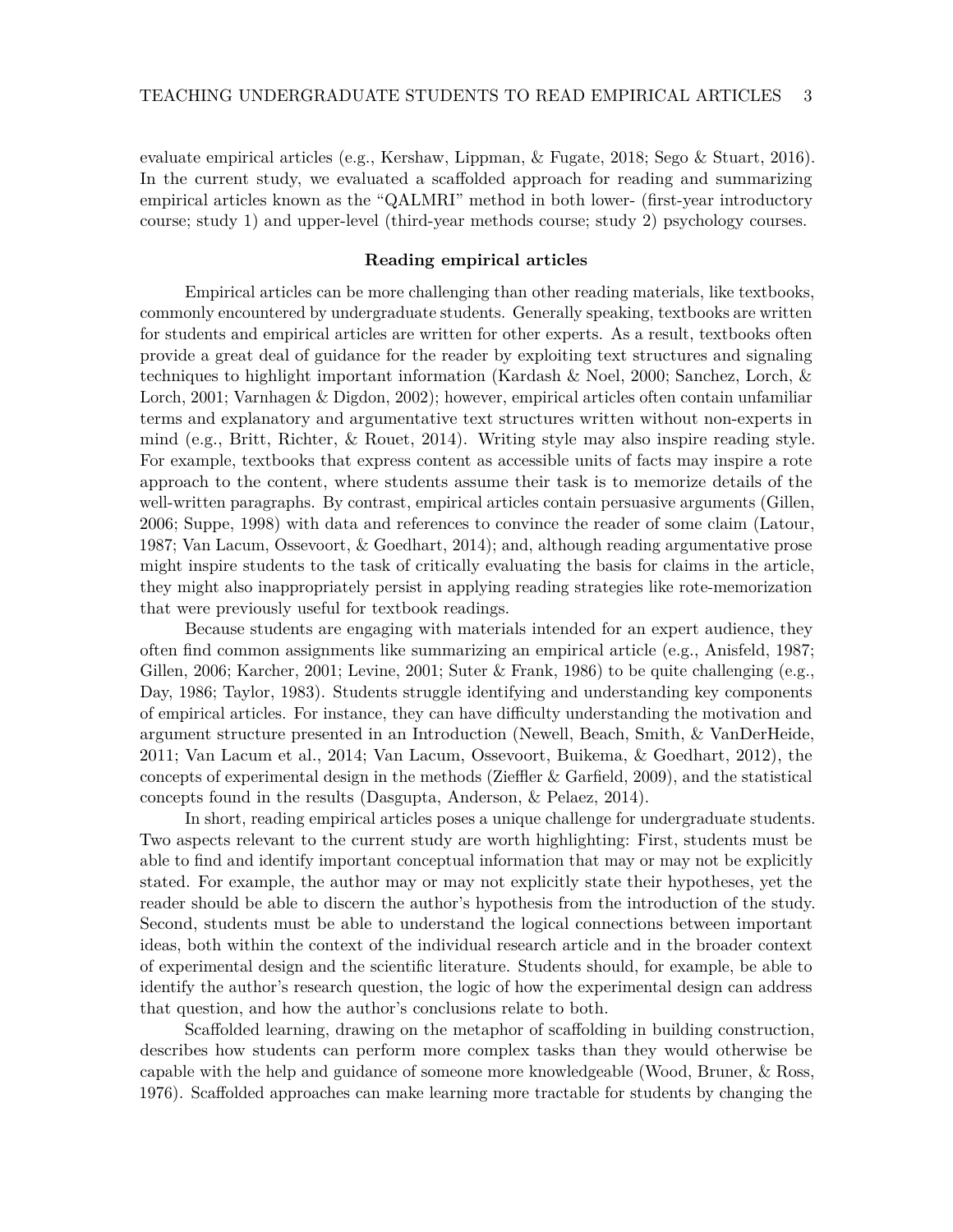task to be more accessible and better aligned with the student's current abilities (Quintana et al., 2004; Rogoff, 1990; Vygotsky, 1978). One important feature is that it provides support and instruction about both how to do the task well and also why it should be done that way (Hmelo-Silver, 2006; Hmelo-Silver, Duncan, & Chinn, 2007). In the context of reading empirical articles, scaffolded approaches should aim to reduce the complexity of the specific task given at the time (e.g., reading a specific empirical article to learn the course content) while, at the same time, helping students develop more general reading, comprehension, and critical evaluation skills.

Two scaffolding approaches for reading primary sources have typically been emphasized (e.g., Kershaw, Lippman, Fugate, 2018). The first approach is to adapt an article to be more easily understood by the student while at the same time maintaining the article's basic argument structure and content (e.g., Yarden, 2009). For instance, one could simplify an article by removing technical jargon and unnecessary information or add text structures and signalling techniques more common in textbooks like headers, highlighting, ancillary side-notes, etc. The adaptation approach has been used in biology and the life sciences and provides some benefit for critical reading (Baram-Tsabari & Yarden, 2005). There are however, associated costs in time and effort to the instructor in producing adapted articles; and although adaptations should improve comprehension of the adapted articles, it is not clear whether adapted materials help student develop more general strategies for tackling empirical articles.

A second approach is to design instructional materials that scaffold reading comprehension without altering the original article (Reiser, 2004; Varnhagen & Digdon, 2002). Supplemental materials can give students the opportunity to engage with complex materials that would otherwise be beyond their current abilities. For example, supplementing readings with organizational signaling materials like overviews (Lorch and Lorch, 1996), outlines or graphical organizers (Easterday, Aleven, & Scheines, 2007; Nussbaum & Schraw, 2007; see, also Newell et al., 2011; Scheuer, Loll, Pinkwart, & McLaren, 2010) have been shown to improve comprehension. Instructional materials can include prompts, directing students' attention toward key features of a text (Hmelo-Silver et al., 2007) or organizational outlines to teach students explicitly about the structure in the text.

The instructional material approach also scales well to articles in general or specific. For example, Van Lacum et al. (2014) provide an outline for the general identification of the rhetorical moves used to present an argument in the Introduction of a scientific article. Sego and Stuart (2016) created a set of 22 general, open-ended questions that could apply to a number of empirical articles (e.g., "What was/were the independent variables?"). Bachiochi et al. (2011) developed a more targeted approach tailoring a set of questions to a specific article. Using these kinds of materials students tend to improve in their ability to dissect empirical articles (Bachiochi et al., 2011; Sego & Stuart, 2016).

In the current study we evaluated one such scaffolded approach known as the "QALMRI" method. The QALMRI is an instructional tool for teaching students to identify the key conceptual information necessary for the comprehension and critical evaluation of empirical articles (Brosowsky & Parshina, 2017; Kosslyn & Rosenberg, 2003). "QALMRI" is an acronym for Question, Alternatives, Method, Results, and Inferences (Table 1; see Brosowsky and Parshina, 2017 for a more detailed description and student instructional materials). It is a general framework to help students identify and draw connections between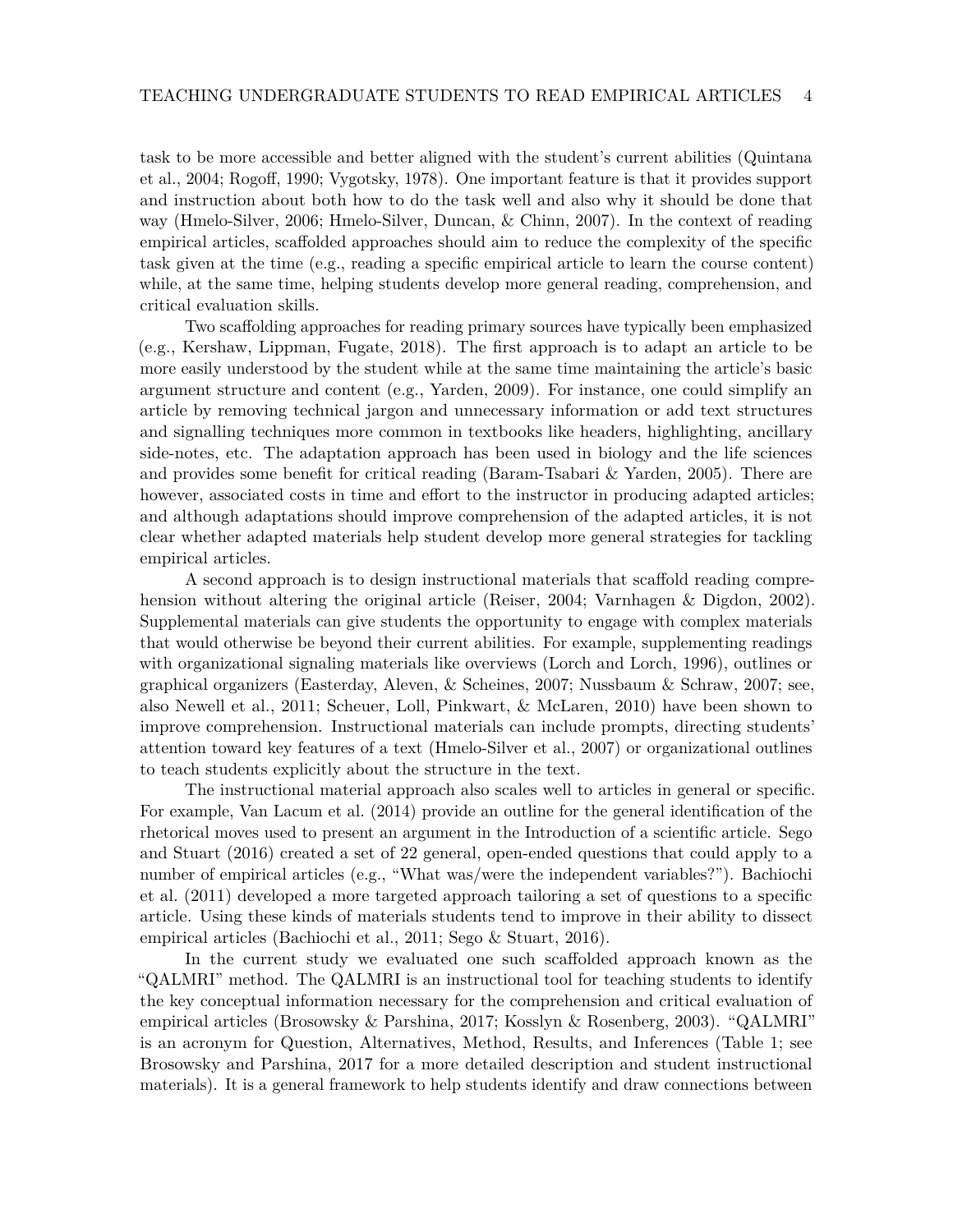

*Figure 1* . Results from Study 1 showing participant performance on the QALMRI summaries. The dashed line shows performance on the first QALMRI session (prior to the instruction intervention) and error bars represent 95% confidence intervals around the mean.

the research questions being asked, how the researcher tried to answer them, and the implications of the answer. The QALMRI methods differ from some of the earlier described approaches in that it takes a broader perspective, asking students to examine the bigger picture. That is, rather than asking students to list facts about an article (e.g., "who was the author?", "how many participants were in the study?"), it asks students to think about the empirical article in terms of its broader goals (i.e., asking and answering questions). Additionally, the QALMRI method is meant to be a simple outline that is easily remembered and can be applied more broadly to any empirical article.

The aim of the current study was to evaluate the use of the QALMRI method in undergraduate psychology courses. In study 1, the QALMRI method was introduced and used in an introductory psychology course. In study 2, the QALMRI method was introduced and used in two third-year experimental psychology methods courses.

### **Study 1**

#### **Methods**

#### **Participants**

Participants were 28 students enrolled in the Introductory Psychology course at the College of Staten Island of the City University of New York. Participants completed the QALMRI assignments as part of their course requirements.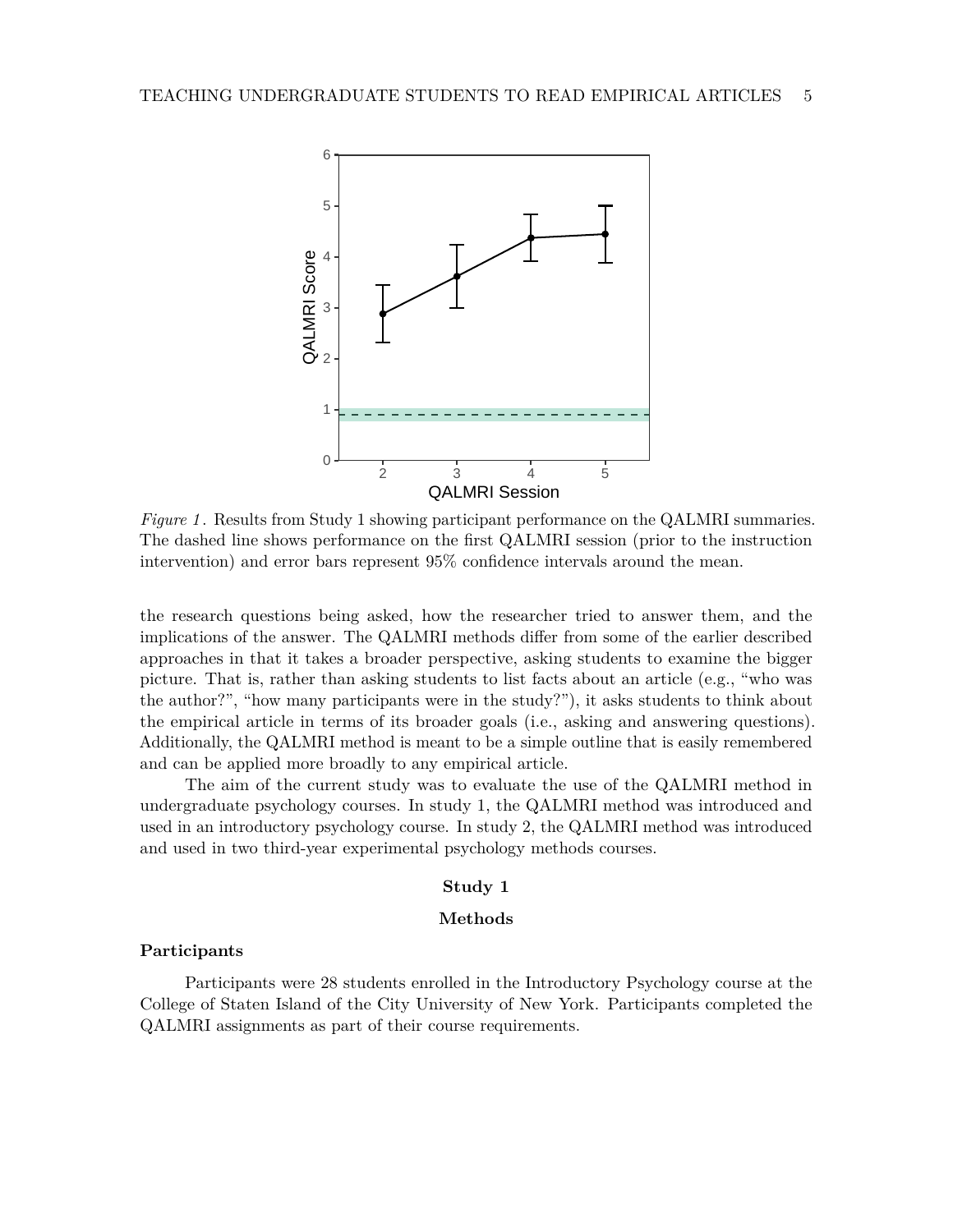# **Materials**

Participants completed QALMRI and written summaries of five empirical articles throughout the semester. Articles were chosen on the basis of their topics, such that the article content was relevant to the current course and textbook material. To align the technical level of the articles with the reading level of the first-year students, articles were selected from the Psi Chi Journal of Undergraduate Research (e.g., Sego and Stuart, 2016; see Appendix A for a list of chosen articles).

# **Procedure**

Throughout the semester, students completed five QALMRI sessions. During each session students read an empirical article and complete a QALMRI summary in-class. The instructor reviewed the article and QALMRI content providing additional instruction and demonstration on how to find the relevant information in the article. Critically, students did not receive any prior instructions on how to use the QALMRI before the first session. They were simply given the article and QALMRI outline and told to read the article and answer the questions. The first session therefore serves as a baseline (pre-intervention) to compare subsequent performance.

QALMRI responses were evaluated per section on a pass/fail basis. That is, students received a pass (for the "Alternatives" section, for instance) if they provided a response that resembled the answer key and received a score out of a possible 6. QALMRI responses were scored by two independent raters and any conflict reconciled between the raters. Given students could provide a range of possible (and possibly correct) responses to the "broad question", we only assess responses for the "specific question".

#### **Results and Discussion**

We were primarily interested in understanding how well students in an introductory course would learn to use the QALMRI as a method for summarizing empirical articles. To that end, we compared performance on the QALMRIs prior to any instruction (preintervention) to the subsequent four QALMRIs. Participants who failed to complete at least 3 out of the 5 QALMRIs were excluded, which, in this case, did not exclude any participants. We used a linear mixed effects model with QALMRI session as a fixed effect and participant as the random effect (linear mixed models use maximum likelihood estimation and is capable of handling missing data). The resulting analyses showed that participants scored significantly higher on the QALMRI after receiving the instruction intervention on each of the following sessions (see Figure 1): Session 2, *t*(100*.*59) = 6*.*27 , *p < .*001; Session 3, *t*(100*.*97) = 8*.*73 , *p < .*001; Session 4, *t*(100*.*56) = 11*.*28 , *p < .*001; and Session 5, *t*(100*.*56) = 11*.*51 , *p < .*001.

## **Study 2**

# **Methods**

# **Participants**

Participants were students enrolled in third-year experimental psychology methods courses at the College of Staten Island of the City University of New York  $(N = 38)$  and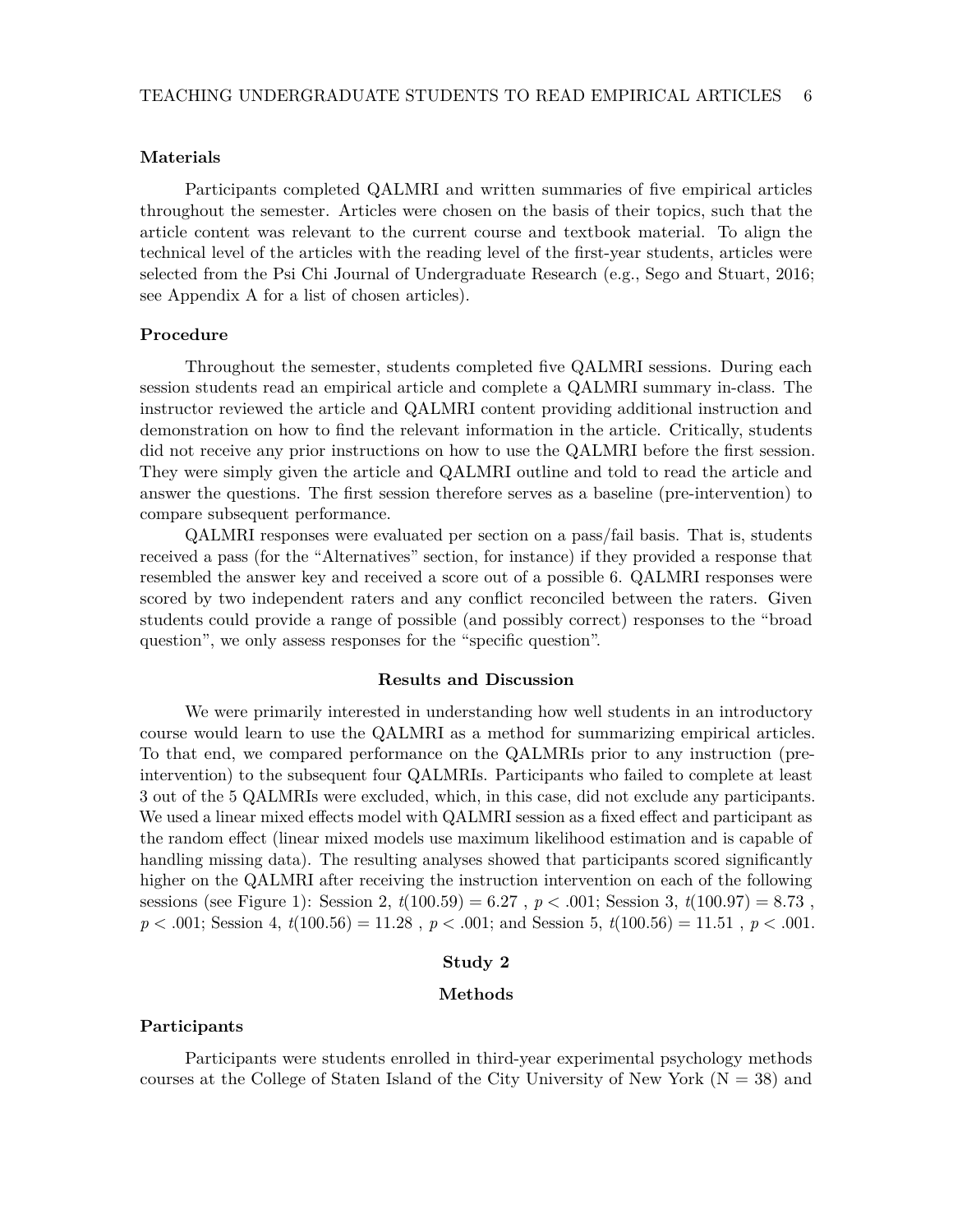

*Figure 2* . Results from Study 2 showing participant performance on the QALMRI summaries. The dashed line shows performance on the first QALMRI session (prior to the instruction intervention) and error bars represent 95% confidence intervals around the mean.

Brooklyn College  $(N = 85)$ . Participants completed QALMRIs as part of their required course assignments.

# **Materials**

Five empirical articles were chosen to align with the course content. In this case, articles were chosen based primarily on their experimental design and increased in difficulty according experimental design (e.g., single factor with two groups, repeated measures designs, two by two factorial designs, etc.). See Appendix B for a complete list of the chosen articles.

# **Procedure**

The procedure is largely the same as Study 1. In addition to the in-class QALMRI summaries, the College of Staten Island students subsequently completed a written summary of the same article. Students performed in-class replications of the experiments (using themselves as participants) and wrote APA-style research reports detailing the attempted replication and results. The original article was summarized in the introduction of the research report as part of the literature review.

# **Results and Discussion**

# **QALMRI performance**

To evaluate QALMRI performance we compared scores on the QALMRIs prior to any instruction (pre-intervention) to the subsequent four QALMRIs. Participants who failed to complete at least 3 out of the 5 QALMRIs were excluded, which excluded 10 participants.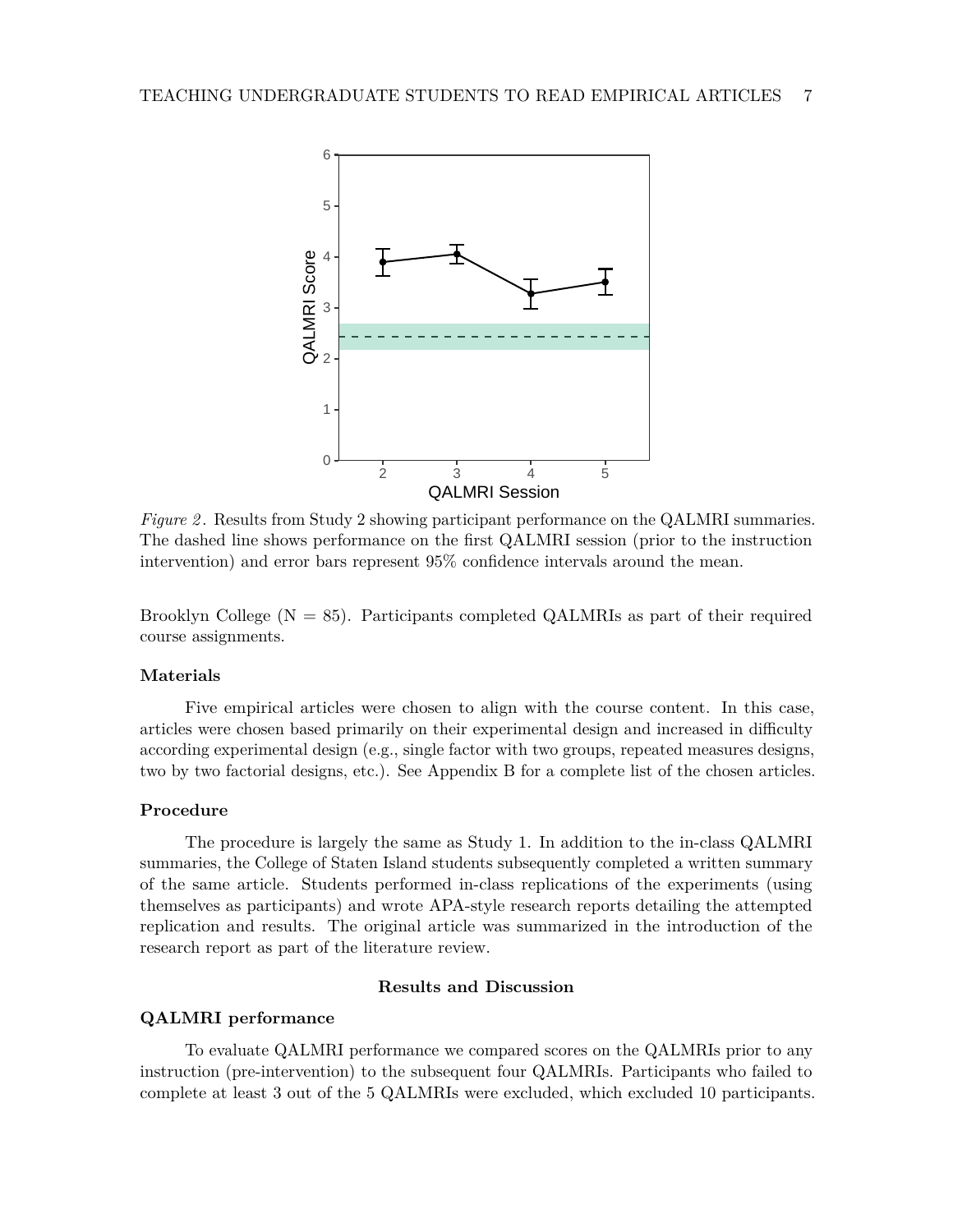

*Figure 3* . Results from Study 2 showing participant performance on the QALMRI summaries plotted against written summary scores,  $r = .51, 95\%$  CI [.23, .71],  $t(36) = 3.56$ ,  $p = .001$ .

We used a linear mixed effects model with QALMRI session as a fixed effect and participant and article as random effects. We collapsed over class, as we were not interested in differences between classes, however, we included article as a random effect to take into account the variability in difficulty between articles. The resulting analyses showed that participants scored significantly higher on the QALMRI after receiving the instruction intervention on each of the following sessions (see Figure 1): Session 2,  $t(9.39) = 3.99$ ,  $p = 0.003$ ; Session 3,  $t(9.39) = 4.92$ ,  $p < .001$ ; Session 4,  $t(9.78) = 2.57$ ,  $p = 0.029$ ; and Session 5,  $t(9.21) = 3.34$ ,  $p = 0.008$ .

### **QALMRI summaries as compared to traditional written summaries**

The College of Staten Island participants also completed traditional written summaries of the same articles. We compared performance between the average written QALMRI summary scores and found a significant positive correlation (see Figure 3), *r* = *.*51, 95% CI [.23, .71],  $t(36) = 3.56$ ,  $p = .001$ . This result is perhaps unsurprising in that students who do well in the written summaries also do well on the traditional written summaries. However, it validates the QALMRI method both an instructional tool and assessment tool, in place of more traditional summary assignments. Furthermore, it suggests the QALMRI could be a useful tool for both scaffolding reading and written assignments.

### **QALMRI performance by item**

Finally, we were interested in how we could improve and revise the QALMRI method. Therefore, we analyzed performance across QALMRI items to determine where students were having difficulty. To that end, we analyzed QALMRI scores from sessions 2 through 5 using a repeated measures ANOVA with QALMRI item (Q,A,L,M,R, and I) as the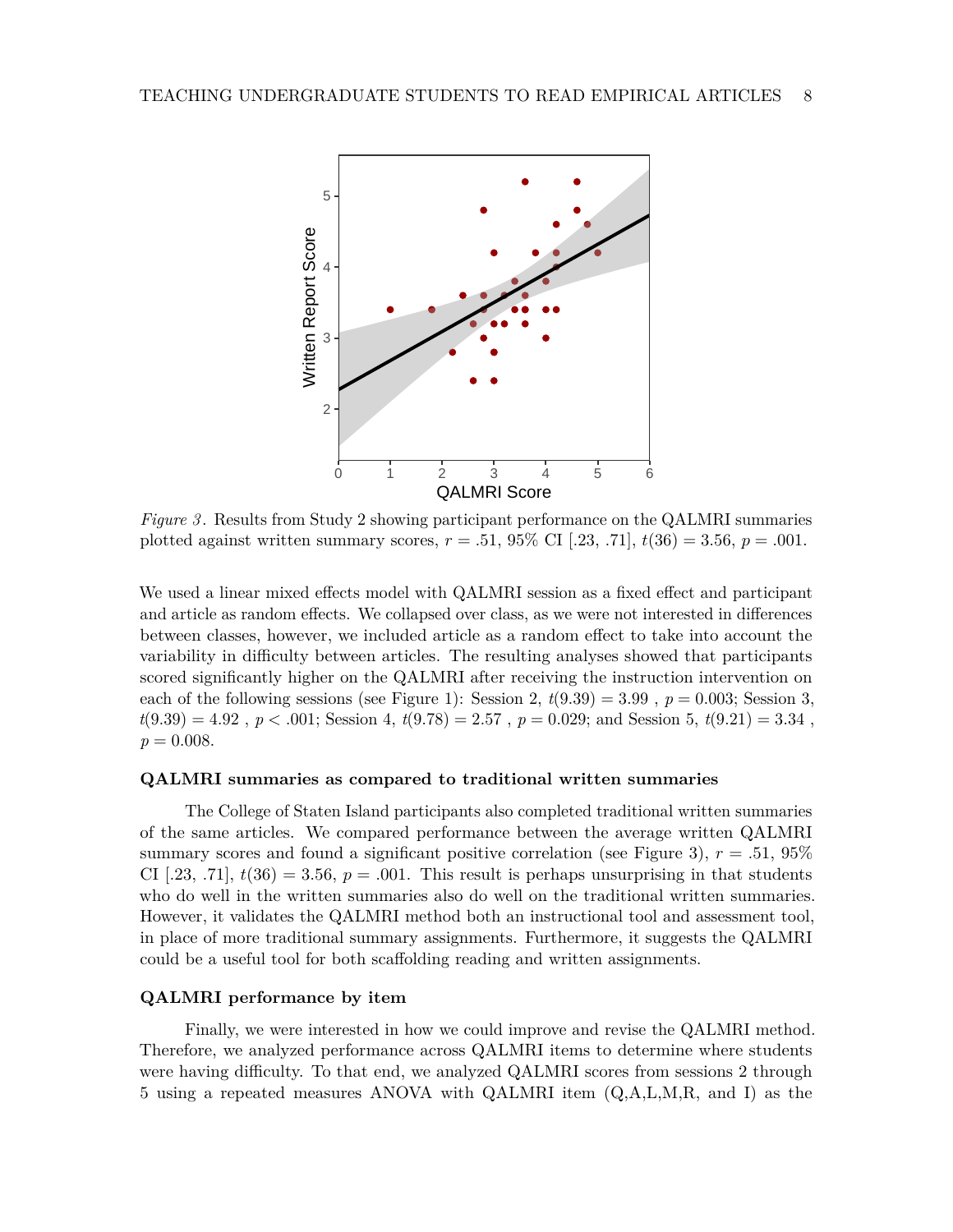

*Figure 4* . Results from Study 2 showing QALMRI item scores averaged across QALMRI sessions 2 through 5.

repeated measures factor and found a significant difference across items,  $F(5, 365) = 90.87$ ,  $MSE = 0.04, p < .001, \hat{\eta}_p^2 = .555, 90\% \text{ CI} [0.5, 0.59].$  Generally speaking, performance was worse for the Methods and Inferences sections as compared to the rest of the items.

#### **General Discussion**

In two studies we evaluated student performance using the QALMRI method to summarize empirical articles. In general, we found that students in a first-year introductory course and a third-year experimental methods course learned very quickly how to use the QALMRI after only a single instructional session. This suggests the QALMRI method straightforward tool that students can easily adopt, and demonstrates its usefulness across varying educational levels. We also found a strong correspondence between QALMRI performance and later performance on a more traditional written summary assignment. This result suggests that the QALMRI assignment could substitute for more traditional forms of scientific literacy assessments. Furthermore, it suggests that the QALMRI could also be used to scaffold writing assignments.

We also note however, that students did not improve to the same degree across all the QALMRI items. In study 2, we found that students performed much worse, on average, on the methods section, and to a lesser degree, the inferences section. The low scores in the methods section of the QALMRI particularly stand out: students scored very low across all the QALMRI sessions. The methods section contains the most factual information and missing any of the required information could result in a score of 0. So, low performance, may be an artifact of how we assessed the QALMRIs. However, low performance could also indicate difficulty in understanding which aspects of a methods section are important. Qualitatively, student responses varied a great deal. For instance, some students focused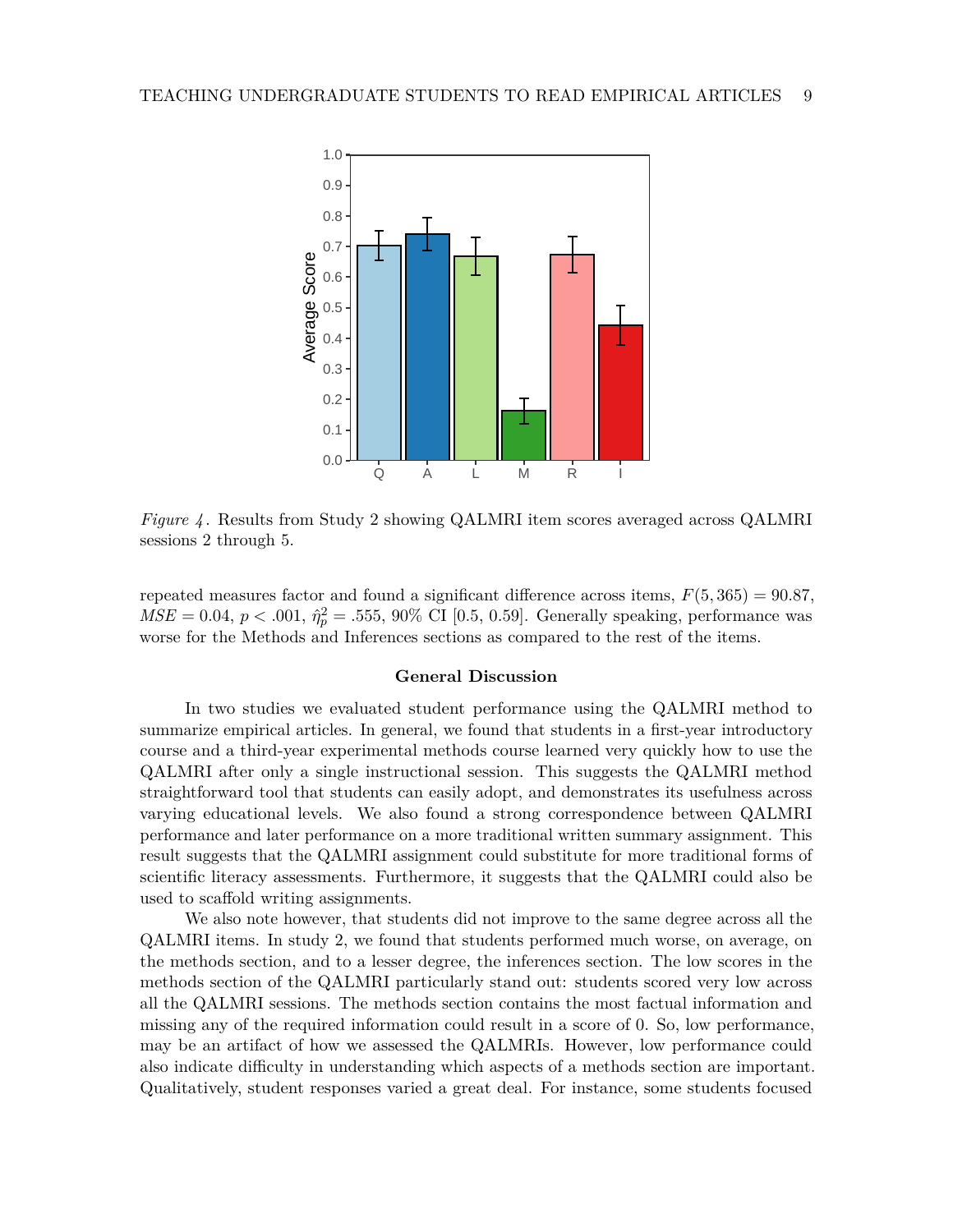| Questions           | What was the broad question being asked by this research project?<br>What was the specific question being asked by this research project?                                |
|---------------------|--------------------------------------------------------------------------------------------------------------------------------------------------------------------------|
| <b>Alternatives</b> | What was the author's hypothesis?<br>What were the alternative hypotheses?                                                                                               |
| Logic               | What was the logic of the hypothesis?<br>i.e., if the hypothesis was true, what should we expect to happen?                                                              |
| Methods             | Briefly describe the study design<br>What were the independent and dependent variables?<br>Briefly describe the study procedure in everyday terms                        |
| Results             | What were the important results?                                                                                                                                         |
| <b>Inferences</b>   | What did the authors conclude from their study?<br>How did the authors use the results to make inferences and conclusions<br>about the hypothesis and research question? |

*Table 2: An outline of the revised QALMRI method (2020)*

*Adapted from Kosslyn and Rosenberg (2003); See also Brosowsky and Parshina (2017) for a more detailed description and additional instructional materials*

heavily on minor details (e.g., number of trials, detailed experimental procedures) and missed important aspects (e.g., identifying the independent variables), while other students presented only vague responses. The inferences section was also challenging for students. Again, qualitatively we found that students had difficulty separating their own conclusions and inferences from those of the authors. This might be the result of the vaguely worded prompt which does not specifically indicate which it is referring to ("What inferences about the hypotheses and questions can be made based on the results?"). A final limitation we found with using the QALMRI method, is its inability to deal with multi-experiment studies. The sections simply do not have enough space and are not organized in a way that allows students to summarize each experiment.

Given these limitations and student performance on the QALMRI, we have revised the QALMRI (see Table 2). First, we have added more specific questions about the methods that still generalize across studies, but provide more guidance for students. Second, we have re-worded the inferences section to clarify that that the students should identify the conclusions the authors are drawing from their results. Finally, we have created an alternative multi-experiment QALMRI which simply bookends the original QALMRI with the broader questions the entire article is asking and the inferences the author's draw from the entirety of the article. Instructors can include as many experiment-specific QALMRIs as needed.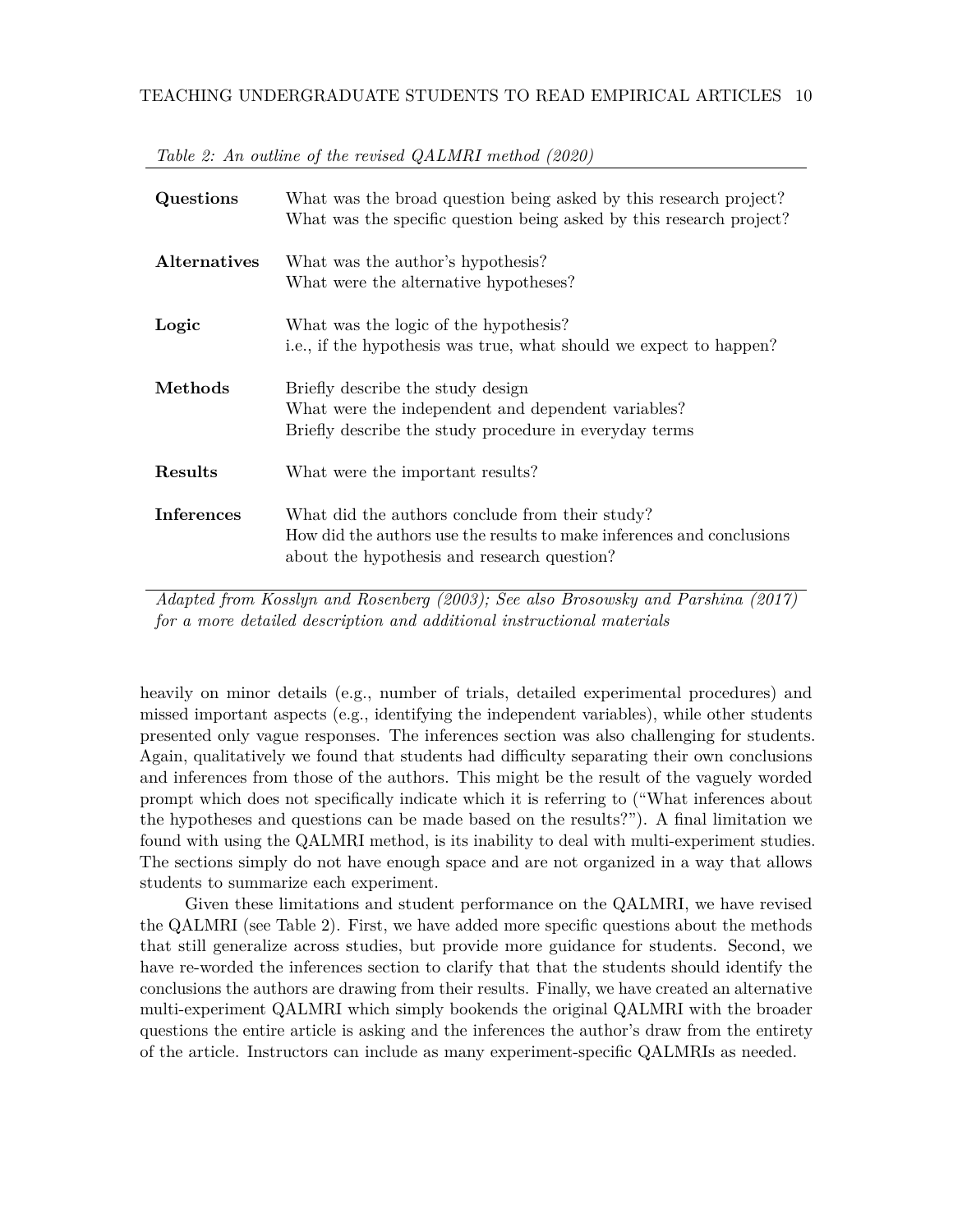# **References**

- Anisfeld, M. (1987). A Course to Develop Competence in Critical Reading of Empirical Research in Psychology. *Teaching of Psychology*, *14* (4), 224–227. [https://doi.org/10.](https://doi.org/10.1207/s15328023top1404_8) [1207/s15328023top1404\\_8](https://doi.org/10.1207/s15328023top1404_8)
- Bachiochi, P., Everton, W., Evans, M., Fugere, M., Escoto, C., Letterman, M., & Leszczynski, J. (2011). Using Empirical Article Analysis to Assess Research Methods Courses. *Teaching of Psychology*, *38* (1), 5–9.<https://doi.org/10.1177/0098628310387787>
- Baram-Tsabari, A., & Yarden, A. (2005). Text genre as a factor in the formation of scientific literacy. *Journal of Research in Science Teaching: The Official Journal of the National Association for Research in Science Teaching*, *42* (4), 403–428.
- Britt, M. A., Richter, T., & Rouet, J.-F. (2014). Scientific Literacy: The Role of Goal-Directed Reading and Evaluation in Understanding Scientific Information. *Educational Psychologist*, *49* (2), 104–122.<https://doi.org/10.1080/00461520.2014.916217>
- Brosowsky, N. P., & Parshina, O. (2017). Using the QALMRI Method to Scaffold Reading of Primary Sources . In A. Schwartz, C. Shane-Simpson, P. J. Brooks, & R. Obeid (Eds.), *How We Teach Now: The GSTA Guide to Student-Centered Teaching* (pp. 312–328). Society for the Teaching of Psychology.
- Carkenord, D. M. (1994). Motivating Students to Read Journal Articles. *Teaching of Psychology*, *21* (3), 162–164.<https://doi.org/10.1177/009862839402100309>
- Chamberlain, K., & Burrough, S. (1985). Techniques for Teaching Critical Reading. *Teaching of Psychology*, *12* (4), 213.
- Christopher, A. N., & Walter, M. I. (2006). An Assignment to Help Students Learn to Navigate Primary Sources of Information. *Teaching of Psychology*, *33* (1), 37–63. [https://doi.org/10.1207/s15328023top3301\\_9](https://doi.org/10.1207/s15328023top3301_9)
- Coil, D., Wenderoth, M. P., Cunningham, M., & Dirks, C. (2010). Teaching the Process of Science: Faculty Perceptions and an Effective Methodology. *CBE—Life Sciences Education*, *9* (4), 524–535.<https://doi.org/10.1187/cbe.10-01-0005>
- Dasgupta, A. P., Anderson, T. R., & Pelaez, N. (2014). Development and Validation of a Rubric for Diagnosing Students' Experimental Design Knowledge and Difficulties. *CBE—Life Sciences Education*, *13* (2), 265–284. [https://doi.org/10.1187/cbe.](https://doi.org/10.1187/cbe.13-09-0192) [13-09-0192](https://doi.org/10.1187/cbe.13-09-0192)
- Day, J. D. (1986). Teaching Summarization Skills: Influences of Student Ability Level and Strategy Difficulty. *Cognition and Instruction*, *3* (3), 193–210. [https://doi.org/10.](https://doi.org/10.1207/s1532690xci0303_3) [1207/s1532690xci0303\\_3](https://doi.org/10.1207/s1532690xci0303_3)
- Easterday, M. W., Aleven, V., & Scheines, R. (2007). Tis better to construct than to receive? The effects of diagram tools on causal reasoning. *Frontiers in Artificial Intelligence and Applications*, *158*, 93.
- Gillen, C. M. (2006). Criticism and Interpretation: Teaching the Persuasive Aspects of Research Articles. *CBE—Life Sciences Education*, *5* (1), 34–38. [https://doi.org/10.](https://doi.org/10.1187/cbe.05-08-0101) [1187/cbe.05-08-0101](https://doi.org/10.1187/cbe.05-08-0101)
- Halonen, J. S., Buskist, W., Dunn, D. S., Freeman, J., Hill, G. W., Enns, C., & others. (2013). APA Guidelines for the Undergraduate Psychology Major (Version 2.0). *Washington, DC: APA*.
- Hmelo-Silver, C. E. (2006). Design principles for scaffolding technology-based inquiry.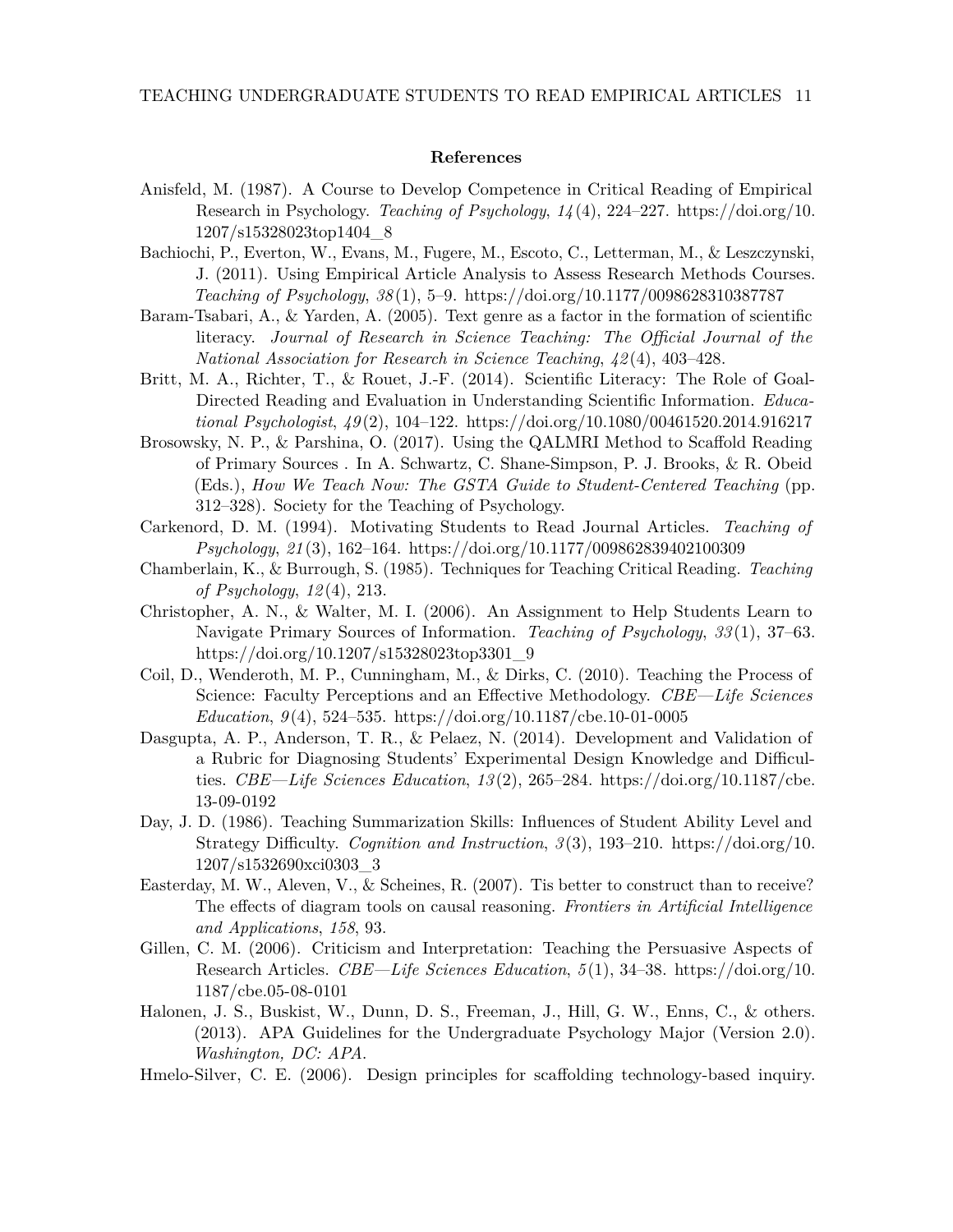*Collaborative Learning, Reasoning, and Technology*, 147–170.

- Hmelo-Silver, C. E., Duncan, D., Ravit Golan, & Chinn, C. A. (2007). Scaffolding and Achievement in Problem-Based and Inquiry Learning: A Response to Kirschner, Sweller, and. *Educational Psychologist*, *42* (2), 99–107. [https://doi.org/10.1080/](https://doi.org/10.1080/00461520701263368) [00461520701263368](https://doi.org/10.1080/00461520701263368)
- Karcher, S. J. (2001). Student reviews of scientific literature: Opportunities to improve students' scientific literacy and writing skills. In S. J. Karcher (Ed.), *Tested studies for laboratory teaching* (Vol. 22, pp. 484–487).
- Kardash, C. M., & Noel, L. K. (2000). How Organizational Signals, Need for Cognition, and Verbal Ability Affect Text Recall and Recognition. *Contemporary Educational Psychology*, *25* (3), 317–331.<https://doi.org/10.1006/ceps.1999.1011>
- Kershaw, T. C., Lippman, J. P., & Fugate, J. M. B. (2018). Practice makes proficient: Teaching undergraduate students to understand published research. *Instructional Science*, *46* (6), 921–946.<https://doi.org/10.1007/s11251-018-9456-2>
- Kosslyn, S. M., & Rosenberg, R. S. (2003). *Fundamentals of Psychology: The Brain, the Person, the World*. Allyn; Bacon.
- Latour, B. (1987). *Science in Action: How to Follow Scientists and Engineers Through Society*. Harvard University Press.
- Levine, E. (2001). Reading your way to scientific literacy. *Journal of College Science Teaching; Washington*, *31* (2), 122–125.
- Newell, G. E., Beach, R., Smith, J., & VanDerHeide, J. (2011). Teaching and Learning Argumentative Reading and Writing: A Review of Research. *Reading Research Quarterly*, *46* (3), 273–304.<https://doi.org/10.1598/RRQ.46.3.4>
- Nussbaum, E. M., & Schraw, G. (2007). Promoting argument-counterargument integration in students' writing. *The Journal of Experimental Education*, *76* (1), 59–92.
- Oldenburg, C. M. (2005). Use of Primary Source Readings in Psychology Courses at Liberal Arts Colleges. *Teaching of Psychology*, *32* (1), 25–29. [https://doi.org/10.](https://doi.org/10.1207/s15328023top3201_6) [1207/s15328023top3201\\_6](https://doi.org/10.1207/s15328023top3201_6)
- Pennington, H. (1992). Excerpts from Journal Articles as Teaching Devices. *Teaching of Psychology*, *19* (3), 175–177. [https://doi.org/10.1207/s15328023top1903\\_15](https://doi.org/10.1207/s15328023top1903_15)
- Price, D. W. W. (1990). A Model for Reading and Writing about Primary Sources: The Case of Introductory Psychology. *Teaching of Psychology*, *17* (1), 48–53. [https:](https://doi.org/10.1207/s15328023top1701_12) [//doi.org/10.1207/s15328023top1701\\_12](https://doi.org/10.1207/s15328023top1701_12)
- Quintana, C., Reiser, B. J., Davis, E. A., Krajcik, J., Fretz, E., Duncan, R. G., . . . Soloway, E. (2004). A scaffolding design framework for software to support science inquiry. *The Journal of the Learning Sciences*, *13* (3), 337–386.
- Reiser, B. J. (2004). Scaffolding complex learning: The mechanisms of structuring and problematizing student work. *The Journal of the Learning Sciences*, *13* (3), 273–304.
- Rogoff, B. (1990). *Apprenticeship in thinking: Cognitive development in social context.* Oxford university press.
- Sanchez, R. P., Lorch, E. P., & Lorch, R. F. (2001). Effects of Headings on Text Processing Strategies. *Contemporary Educational Psychology*, *26* (3), 418–428. [https://doi.org/](https://doi.org/10.1006/ceps.2000.1056) [10.1006/ceps.2000.1056](https://doi.org/10.1006/ceps.2000.1056)
- Scheuer, O., Loll, F., Pinkwart, N., & McLaren, B. M. (2010). Computer-supported argumentation: A review of the state of the art. *International Journal of Computer-*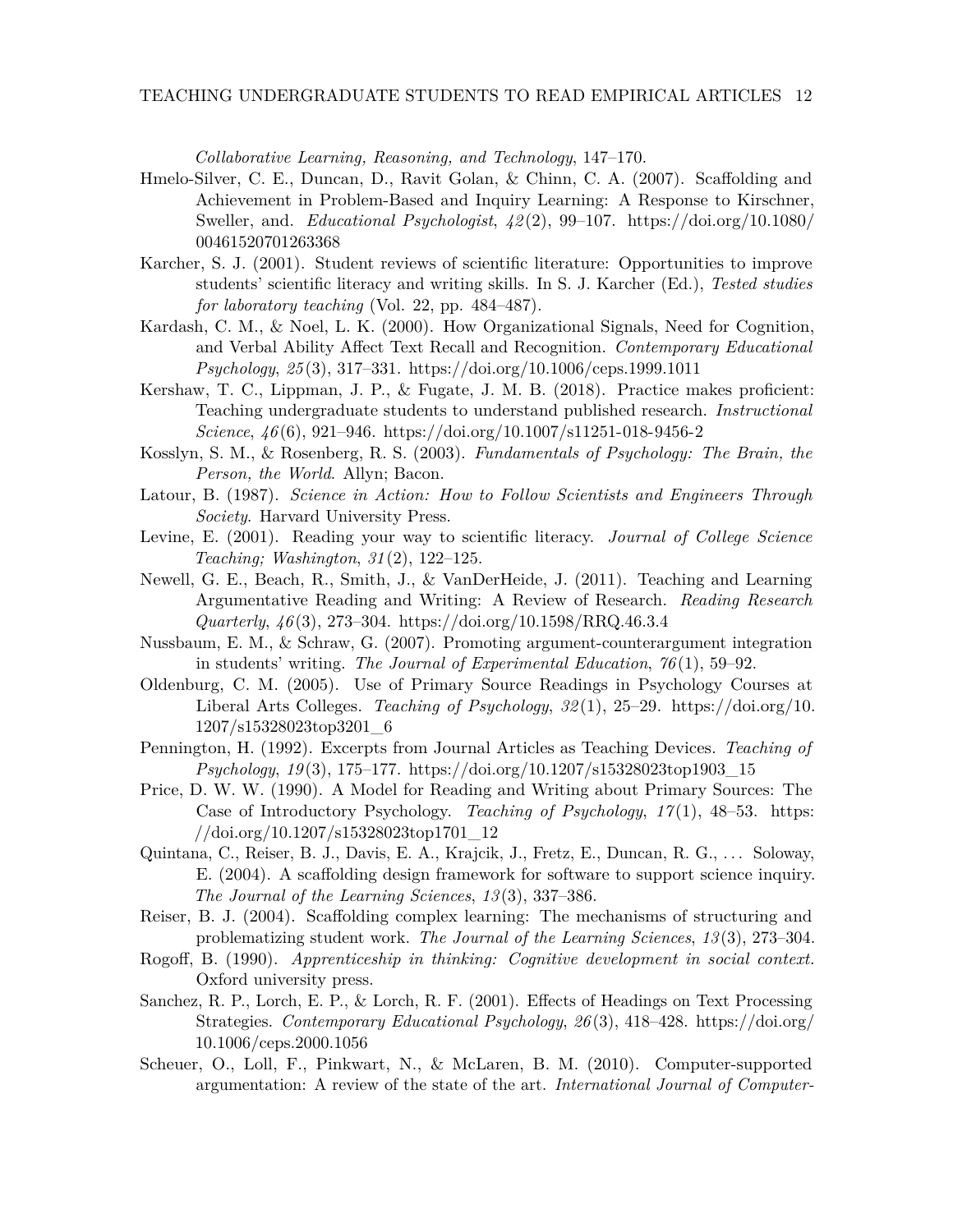*Supported Collaborative Learning*, *5* (1), 43–102.

- Sego, S. A., & Stuart, A. E. (2016). Learning to Read Empirical Articles in General Psychology. *Teaching of Psychology*, *43* (1), 38–42. [https://doi.org/10.1177/](https://doi.org/10.1177/0098628315620875) [0098628315620875](https://doi.org/10.1177/0098628315620875)
- Suppe, F. (1998). The Structure of a Scientific Paper. *Philosophy of Science*, *65* (3), 381–405. <https://doi.org/10.1086/392651>
- Suter, W. N., & Frank, P. (1986). Using Scholarly Journals in Undergraduate Experimental Methodology Courses. *Teaching of Psychology*, *13* (4), 219.
- Taylor, K. K. (1983). Can College Students Summarize? *Journal of Reading*, *26* (6), 524–528.
- Van Lacum, E. B., Ossevoort, M. A., & Goedhart, M. J. (2014). A Teaching Strategy with a Focus on Argumentation to Improve Undergraduate Students' Ability to Read Research Articles. *CBE—Life Sciences Education*, *13* (2), 253–264. [https:](https://doi.org/10.1187/cbe.13-06-0110) [//doi.org/10.1187/cbe.13-06-0110](https://doi.org/10.1187/cbe.13-06-0110)
- Van Lacum, E., Ossevoort, M., Buikema, H., & Goedhart, M. (2012). First Experiences with Reading Primary Literature by Undergraduate Life Science Students. *International Journal of Science Education*, *34* (12), 1795–1821. [https://doi.org/10.1080/09500693.](https://doi.org/10.1080/09500693.2011.582654) [2011.582654](https://doi.org/10.1080/09500693.2011.582654)
- Varnhagen, C. K., & Digdon, N. (2002). Helping students read reports of empirical research. *Teaching of Psychology*, *29* (2), 160–165.
- Vygotsky, L. (1978). Interaction between learning and development. *Readings on the Development of Children*, *23* (3), 34–41.
- Ware, M. E., Badura, A. S., & Davis, S. F. (2002). Using student scholarship to develop student research and writing skills. *Teaching of Psychology*.
- Wood, D., Bruner, J. S., & Ross, G. (1976). The Role of Tutoring in Problem Solving\*. *Journal of Child Psychology and Psychiatry*, *17* (2), 89–100. [https://doi.org/10.1111/](https://doi.org/10.1111/j.1469-7610.1976.tb00381.x) [j.1469-7610.1976.tb00381.x](https://doi.org/10.1111/j.1469-7610.1976.tb00381.x)
- Yarden, A. (2009). Reading scientific texts: Adapting primary literature for promoting scientific literacy. *Research in Science Education*, *39* (3), 307–311.
- Zieffler, A. S., & Garfield, J. B. (2009). Modeling the growth of students' covariational reasoning during an introductory statistics course. *Statistics Education Research Journal*, *8* (1), 26.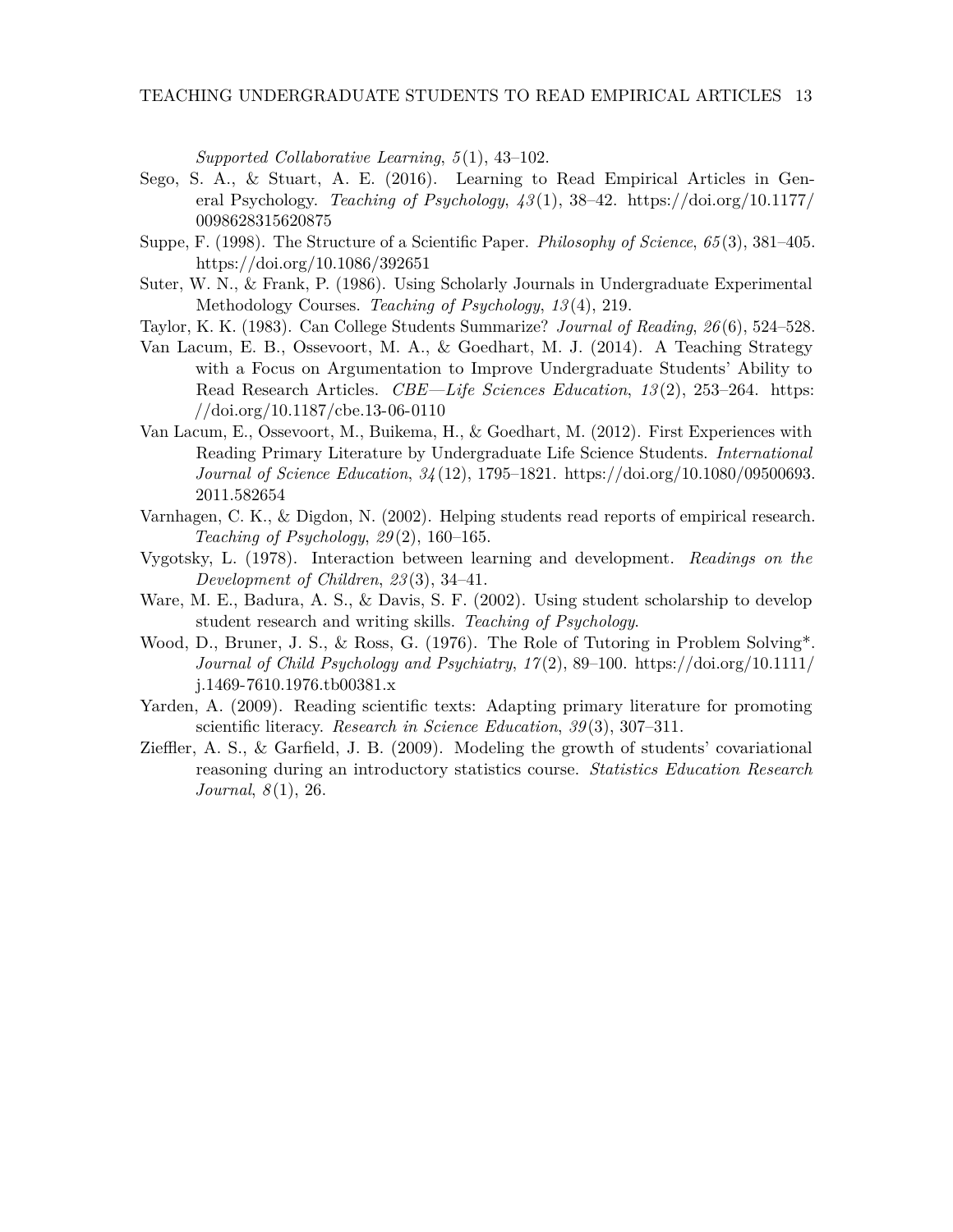| Study 1:          |                                                                                                                                                                          |
|-------------------|--------------------------------------------------------------------------------------------------------------------------------------------------------------------------|
| Questions         | What was the specific question being asked in this study?                                                                                                                |
| Alternatives      | What was the author's hypothesis?<br>What were the alternative hypotheses?                                                                                               |
| Logic             | What was the logic of the hypothesis?<br>i.e., if the hypothesis was true, what should we expect to happen?                                                              |
| Methods           | Briefly describe the study design<br>What were the independent and dependent variables?<br>Briefly describe the study procedure in everyday terms                        |
| Results           | What were the important results?                                                                                                                                         |
| Inferences        | What did the authors conclude from their study?<br>How did the authors use the results to make inferences and conclusions about the<br>hypothesis and research question? |
| Study 2:          |                                                                                                                                                                          |
| Questions         | What was the specific question being asked in this study?                                                                                                                |
| Alternatives      | What was the author's hypothesis?<br>What were the alternative hypotheses?                                                                                               |
| Logic             | What was the logic of the hypothesis?<br>i.e., if the hypothesis was true, what should we expect to happen?                                                              |
| Methods           | Briefly describe the study design<br>What were the independent and dependent variables?<br>Briefly describe the study procedure in everyday terms                        |
| Results           | What were the important results?                                                                                                                                         |
| Inferences        | What did the authors conclude from their study?<br>How did the authors use the results to make inferences and conclusions about the<br>hypothesis and research question? |
| <b>Inferences</b> | What did the authors conclude from the results of all the studies and how do those<br>conclusions they relate to the broad question?                                     |

*Table 3: A multi-study QALMRI* **Questions** What was the broad question being asked by this research project?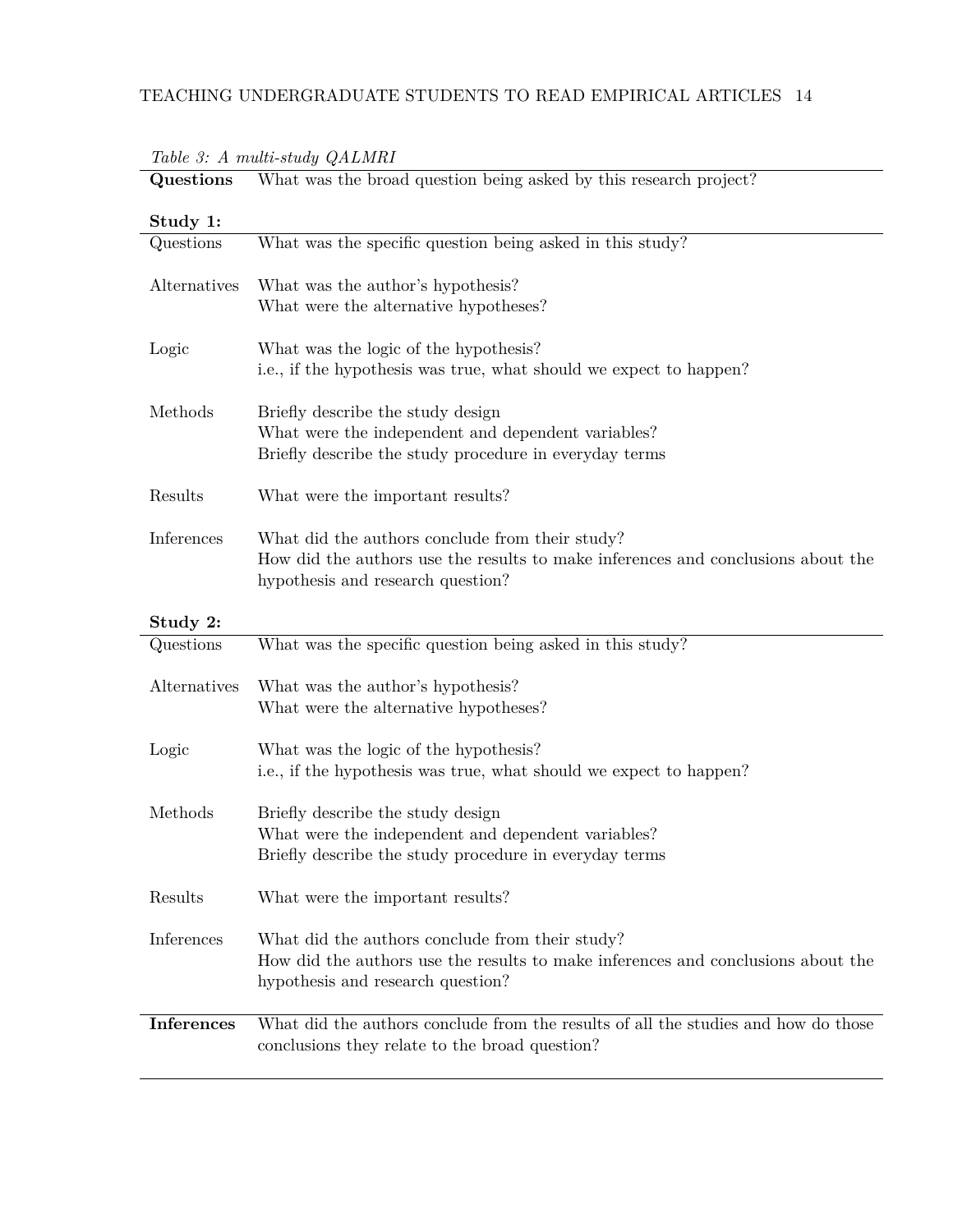# Appendix A

Articles from Study 1

- 1. Hosek, C. A., Phelps, B. J., & Jensen, J. (2004). Average sleep times among undergraduate college students. *Psi Chi Journal of Undergraduate Research*, *9*, 57-61.
- 2. Colleen, F., McKenna, M.B., Brooks, C.I., O'Brien, J.P. (1996). Self-esteem and health-related behaviors in college students and their parents. *Psi Chi Journal of Undergraduate Research*, *1*, 71-77. 3..Smith, C. (2007). Social Anxiety and Public Self-Consciousness as Predictors of Appearance Accuracy. *Psi Chi Journal of Undergraduate Research*, 12(2).
- 3. Snyder, A.J. (2003). The effect of text organization and alignment on memory. *Psi Chi Journal of Undergraduate Research*, *8*, 121 - 127.
- 4. Beals, J. M., Arruda, J. E., & Peluso, J. P. (2002). The effects of language proficiency on test performance. *Psi Chi Journal of Undergraduate Research*, *7*, 155-161.